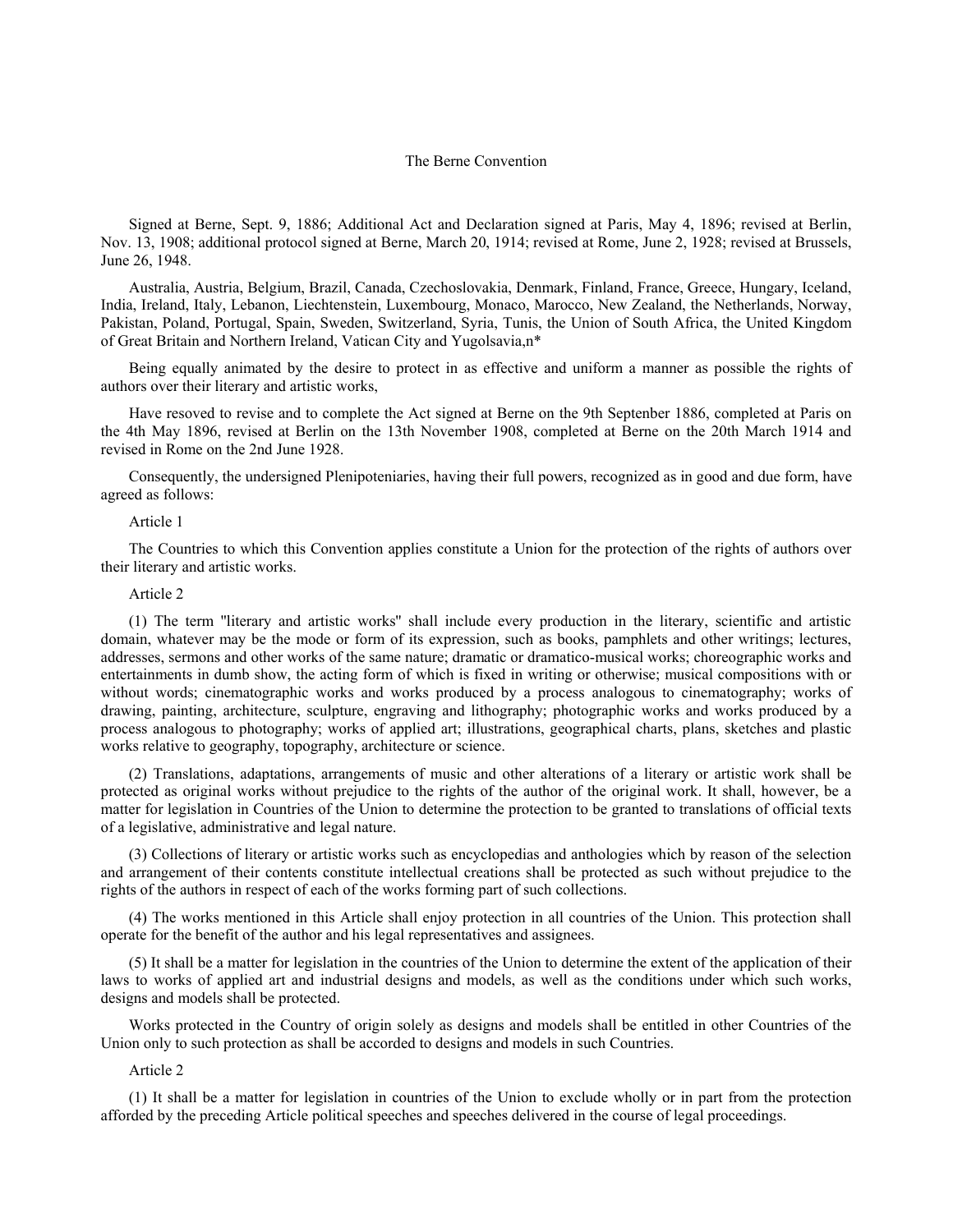(2) It shall also be a matter for legislation in countries of the Union to determine the conditions under which lectures, addresses, sermons and other works of the same nature may be reproduced by the press.

(3) Nevertheless, the author alone shall have the right of making a collection of his works mentioned in the above paragraphs.

Article 3 (omitted)

Article 4

(1) Authors who are nationals of any of the countries of the Union shall enjoy in countries other than the country of origin of the work, for their works, whether unpublished or first published in a country of the Union, the rights which their respective laws do now or may hereafter grant to their nationals, as well as the rights specially granted by this Convention.

(2) The enjoyment and the exercise of these rights shall not be subject to any formality; such enjoyment and such exercise shall be independent of the existence of protection in the country of origin of the work. Consequently, apart from the provisions of this Convention, the extent of protection, as well as the means of redress afforded to the author to protect his rights, shall be governed exclusively by the laws of the country where protection is claimed.

(3) The country of origin shall be considered to be, in the case of published works, the country of first publication, even in the case of works published simultaneously in several countries of the Union which grant the same term of protection; in the case of works published simultaneously in several countries of the Union which grant different terms of protection, the country of which the legislation grants the shortest term of protection. In the case of works published simultaneously in a country outside the Union and in a country of the Union, the latter country shall be considered exclusively as the country of origin.

A work shall be considered as having been published simultaneously in several countries which has been published in two or more countries within thirty days of its first publication.

(4) For the purposes of Articles 4, 5 and 6, ''published works'' shall be understood to be works copies of which have been issued and made available in sufficient quantities to the public, whatever may be the means of manufacture of the copies. The presentation of a dramatic, dramatico-musical or cinematographic work, the performance of a musical work, the public recitation of a literary work, the transmission or the radio-diffusion of literary or artistic works, the exhibition of a work of art and the construction of a work of architecture shall not constitute publication.

(5) The country of origin shall be considered to be, in the case of unpublished works, the country to which the author belongs. However, in the case of works of architecture or of graphic and plastic works forming part of a building, the country of the Union where these works have been built or incorporated in a building shall be considered as the country of origin.

## Article 5

Authors who are nationals of one of the countries of the Union, and who first publish their works in another country of the Union, shall have in the latter country the same rights as native authors.

# Article 6

(1) Authors who are not nationals of one of the countries of the Union, and who first publish their works in one of those countries, shall enjoy in that country the same rights as native authors, and in the other countries of the Union the rights granted by the present Convention.

(2) Nevertheless, where any country outside the Union fails to protect in an adequate manner the works of authors who are nationals of one of the countries of the Union, the latter country may restrict the protection given to the works of authors who are, at the date of the first publication thereof, nationals of the other country and are not effectively domiciled in one of the countries of the Union. If the country of first publication avails itself of this right, the other countries of the Union shall not be required to grant to works thus subjected to special treatment a wider protection than that granted to them in the country of first publication.

(3) No restrictions introduced by virtue of the preceding paragraph shall affect the rights which an author may have acquired in respect of a work published in a country of the Union before such restrictions were put into force.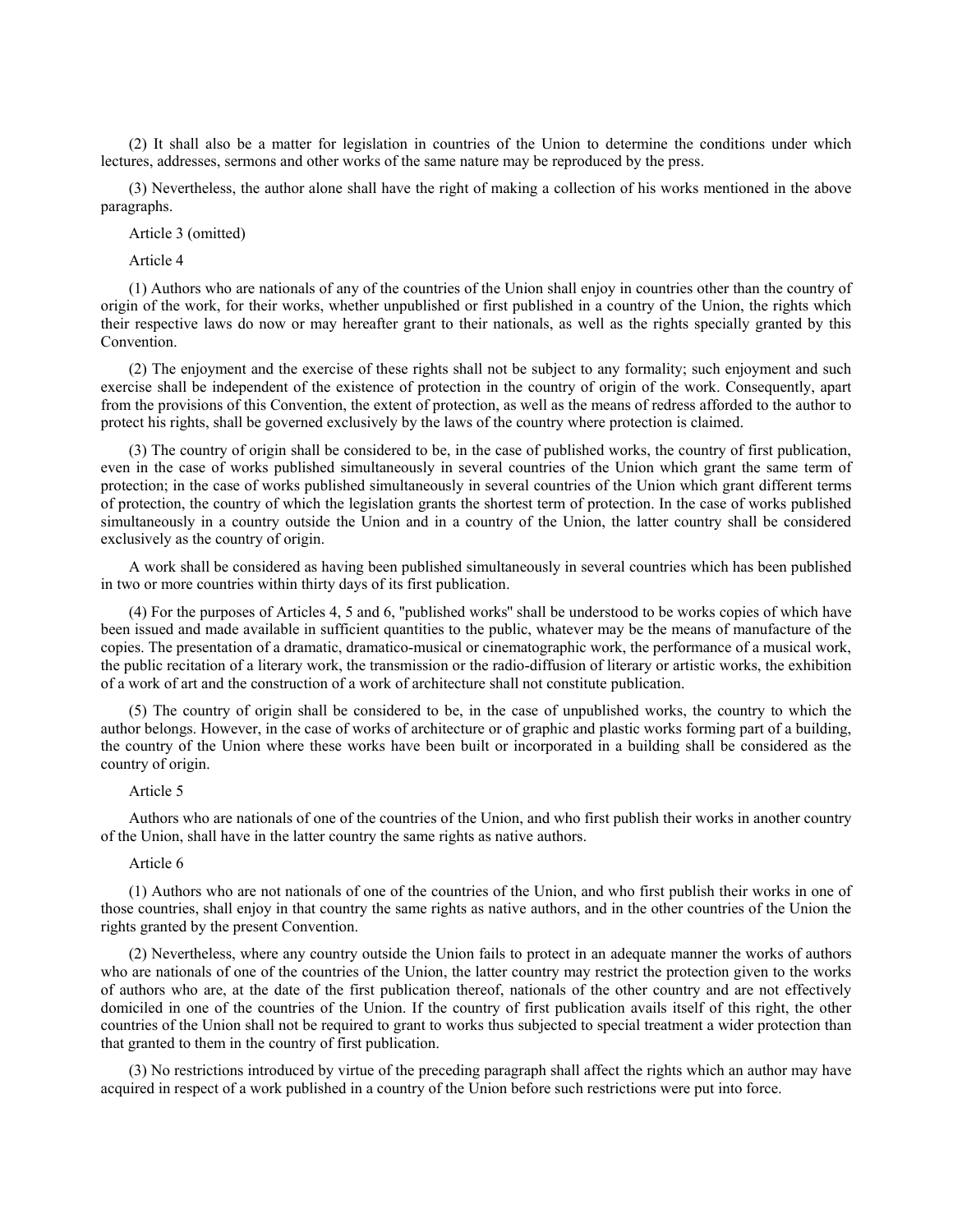(4) The countries of the Union which restrict the grant of copyright in accordance with this Article shall give notice thereof to the Government of the Swiss Confederation by a written declaration specifying the countries in regard to which protection is restricted, and the restrictions to which rights of authors who are nationals of those countries are subjected. The Government of the Swiss Confederation shall immediately communicate this declaration to all the countries of the Union.

# Article 6

(1) Independently of the author's copyright, and even after the transfer of the said copyright, the author shall have the right, during his lifetime, to claim authorship of the work and to object to any distortion, mutilation or other alteration: thereof, or any other action in relation to the said work, which would be prejudicial to his honour or reputation.

(2) Insofar as the legislation of the countries of the Union permits, the rights granted to the author in accordance with the preceding paragraph, shall, after his death, be maintained, at least until the expiry of the copyright, and shall be exercisable by the persons or institutions authorized by the said legislation.

The determination of the conditions under which the rights mentioned in this paragraph shall be exercised shall be governed by the legislation of the countries of the Union.

(3) The means of redress for safeguarding the rights granted by this Article shall be governed by the legislation of the country where protection is claimed.

# Article 7

(1) The term of protection granted by this Convention shall be the life of the author and fifty years after his death.

(2) However, where one or more countries of the Union grant a term of protection in excess of that provided by paragraph 1, the term shall be governed by the law of the country where protection is claimed, but shall not exceed the term fixed in the country of origin of the work.

(3) In the case of cinematographic and photographic works, as well as works produced by a process analogous to cinematography or photography and of works of applied art, the term of protection shall be governed by the law of the country where protection is claimed, but shall not exceed the term fixed in the country of origin of the work.

(4) In the case of anonymous and pseudonymous works, the term of protection shall be fixed at fifty years from the date of their publication. However, when the pseudonym adopted by the author leaves no doubt as to his identity, the term of protection shall be that provided in paragraph 1. If the author of an anonymous or pseudonymous work discloses his identity during the above-mentioned period, the term of protection applicable shall be that provided in paragraph 1.

(5) In the case of posthumous works which do not fall within the categories of works included in paragraphs 3 and 4 the term of the protection afforded to the heirs and the legal representatives and assignees of the author shall end at the expiry of fifty years after the death of the author.

(6) The term of protection subsequent to the death of the author and the terms provided by paragraphs 3, 4 and 5 shall run from the date of his death or of publication, but such terms shall always be deemed to begin on the 1st January of the year following the event which gives rise to them.

## Article 7

In the case of a work of joint authorship, the term of protection shall be calculated from the date of the death of the last surviving author.

# Article 8

Authors of literary and artistic works protected by this Convention shall have the exclusive right of making and of authorizing the translation of their works throughout the term of protection of their rights in the original works.

# Article 9

(1) Serial novels, short stories, and all other works, whether literary, scientific or artistic, whatever their purpose, and which are published in the newspapers or periodicals of one of the countries of the Union shall not be reproduced in the other countries without the consent of the authors.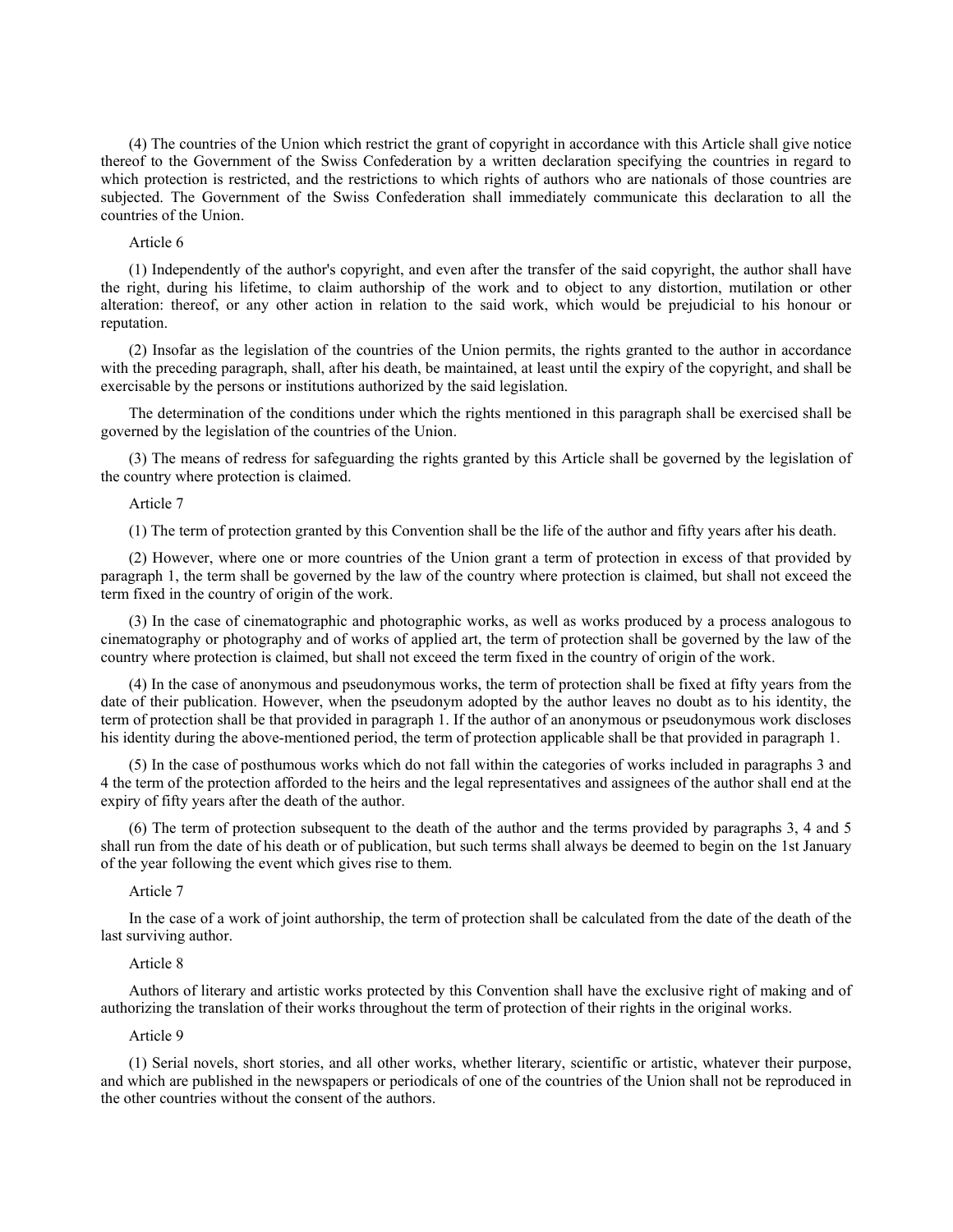(2) Articles on current economic, political or religious topics may be reproduced by the press unless the reproduction thereof is expressly reserved; nevertheless, the source must always be clearly indicated. The legal consequences of the breach of this obligation shall be determined by the laws of the country where protection is claimed.

(3) The protection of this Convention shall not apply to news of the day nor to miscellaneous information having the character of mere items of news.

Article 10

(1) It shall be permissible in all countries of the Union to make short quotations from newspaper articles and periodicals, as well as to include them in press summaries.

(2) The right to include excerpts of literary or artistic works in educational or scientific publications, or in chrestomathies, in so far as this inclusion is justified by its purpose, shall be a matter for legislation in the countries of the Union, and for special arrangements existing or to be concluded between them.

(3) Quotations and excerpts shall be accompanied by an acknowledgement of the source and by the name of the author, if his name appears thereon.

### Article 10

It shall be a matter for legislation in countries of the Union to determine the conditions under which recording, reproduction and public communication of short extracts from literary and artistic works may be made for the purpose of reporting current events by means of photography, cinematography or by radio-diffusion.

# Article 11

(1) The authors of dramatic, dramatico-musical or musical works shall enjoy the exclusive right of authorizing; i. the public presentation and public performance of their works; ii. the public distribution by any means of the presentation and performance of their works.

The application of the provisions of Articles 11 *bis* and 13 is always reserved.

(2) Authors of dramatic or dramatico-musical works, during the full term of their rights over the original works, shall enjoy the same right with respect to translations thereof.

(3) In order to enjoy the protection of this Article, authors shall not be bound, when publishing their works, to forbid the public presentation of performance thereof.

### Article 11

(1) Authors of literary and artistic works shall have the exclusive right of authorizing: i. the radio-diffusion of their works or the communication thereof to the public by any other means of wireless diffusion of signs, sounds or images; ii. any communication to the public, whether over wires or not, of the radio-diffusion of the work, when this communication is made by a body other than the original one; iii. the communication to the public by loudspeaker or any other similar instrument transmitting, by signs, sounds or images, the radio diffusion of the work.

(2) It shall be a matter for legislation in the countries of the Union to determine the conditions under which the rights mentioned in the preceding paragraph may be exercised, but these conditions shall apply only in the countries where they have been prescribed. They shall not in any circumstances be prejudicial to the moral right of the author, nor to his right to obtain just remuneration which, in the absence of agreement, shall be fixed by competent authority.

(3) Except where otherwise provided, permission granted in accordance with the first paragraph of this Article shall not imply permission to record the work radio-diffused by means of instruments recording sounds or images. It shall, however, be a matter for legislation in the countries of the union to determine the regulations for ephemeral recordings made by a broadcasting body by means of its own facilities and used for its own emissions. The preservation of these recordings in official archives may, on the ground of their exceptional documentary character, be authorized by legislation.

### Article 11

Authors of literary works shall enjoy the exclusive right of authorizing the public recitation of their works.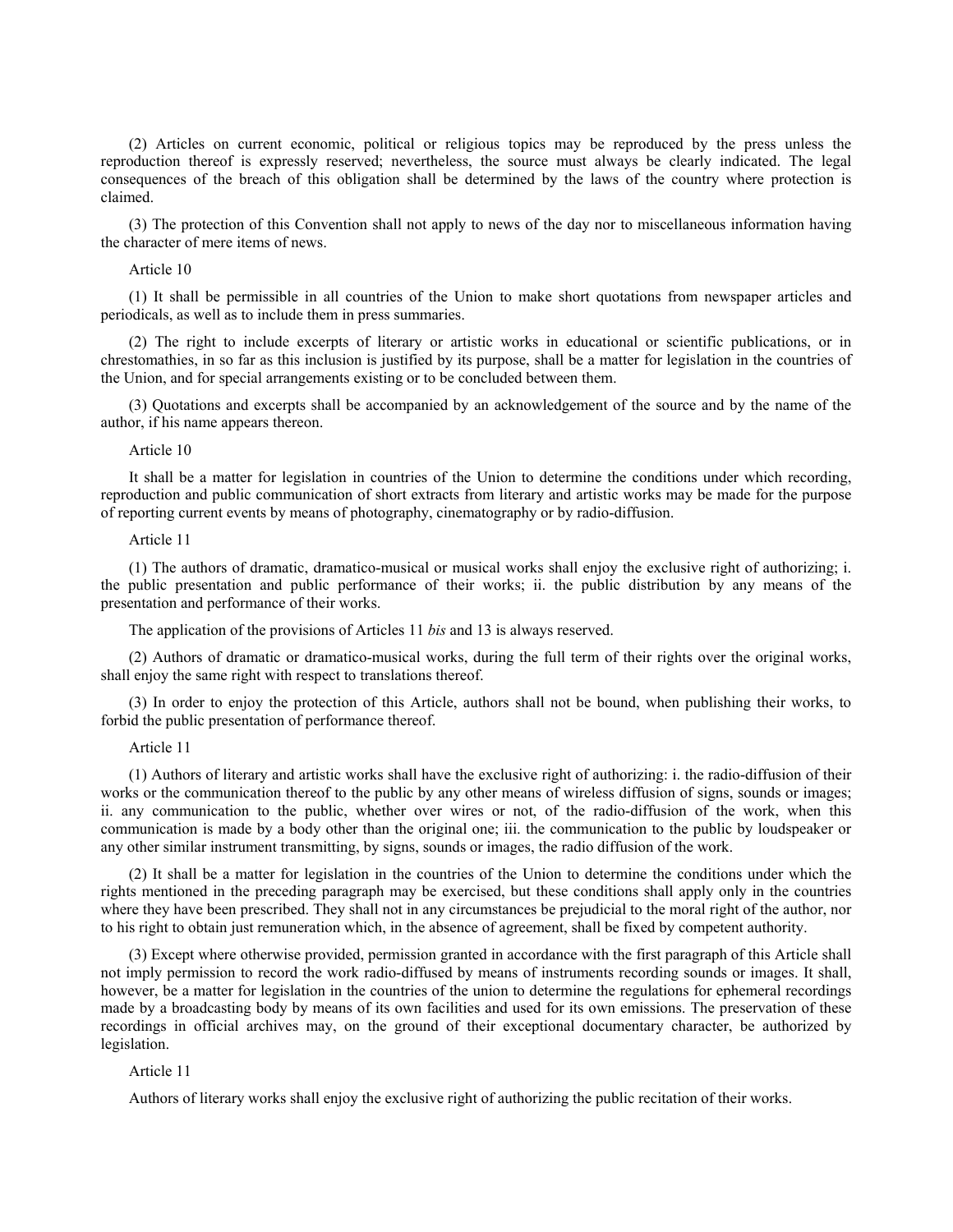## Article 12

Authors of literary, scientific or artistic works shall enjoy the exclusive right of authorizing adaptations, arrangements and other alterations of their works.

# Article 13

(1) Authors of musical works shall have the exclusive right of authorizing: 1 [degrees] the recording of such works by instruments capable of reproducing them mechanically; 2 [degrees] the public performance of works thus recorded by means of such instruments.

(2) Reservations and conditions relating to the application of the rights mentioned in the preceding paragraph may be determined by legislation in each country of the Union, in so far as it may be concerned; but all such reservations and conditions shall apply only in the countries which have prescribed them and shall not, in any circumstances, be prejudicial to the author's right to obtain just remuneration which, in the absence of agreement, shall be fixed by competent authority.

(3) The provisions of the first paragraph of this Article shall not be retroactive and consequently shall not be applicable in a country of the Union to works which, in that country, may have been lawfully adapted to mechanical instruments before the coming into force of the Convention signed in Berlin on the 13th November 1908, and, in the case of a country having acceded to the Convention since that date or acceding to it in the future, before the date of its accession.

(4) Recordings made in accordance with paragraphs 2 and 3 of this Article and imported without permission from the parties concerned into a country where they are not lawfully allowed, shall be liable to seizure.

## Article 14

(1) Authors of literary, scientific or artistic works shall have the exclusive right of authorizing: i. the cinematographic adaptation and reproduction of these works, and the distribution of the works thus adapted or reproduced; ii. the public presentation and performance of the works thus adapted or reproduced.

(2) Without prejudice to the rights of the author of the work adapted or reproduced, a cinematographic work shall be protected as an original work.

(3) The adaptation under any other artistic form of cinematographic productions derived from literary, scientific or artistic works shall, without prejudice to the authorization of their authors, remain subject to the authorization of the author of the original work.

(4) Cinematographic adaptations of literary, scientific or artistic works shall not be subject to the reservations and conditions contained in Article 13, paragraph 2.

(5) The provisions of this Article shall apply to reproduction or production effected by any other process analogous to cinematography.

### Article 14

(1) The author or, after his death, the persons or institutions authorized by national legislation shall, in respect of original works of art and original manuscripts of writers and composers, enjoy the inalienable right to an interest in any sale of the work subsequent to the first disposal of the work by the author.

(2) The protection provided by the preceding paragraph may be claimed in a country of the Union only if legislation in the country to which the author belongs so permits, and to the degree permitted by the country where this protection is claimed.

(3) The procedure for collection and the amounts shall be matters for determination by national legislation.

Article 15

(1) In order that the author of a literary or artistic work protected by this Convention shall, in the absence of proof to the contrary, be regarded as such, and consequently be entitled to institute infringement proceedings in countries of the Union, it shall be sufficient for his name to appear on the work in the usual manner. This paragraph shall be applicable even if this name is a pseudonym, where the pseudonym adopted by the author leaves no doubt as to his identity.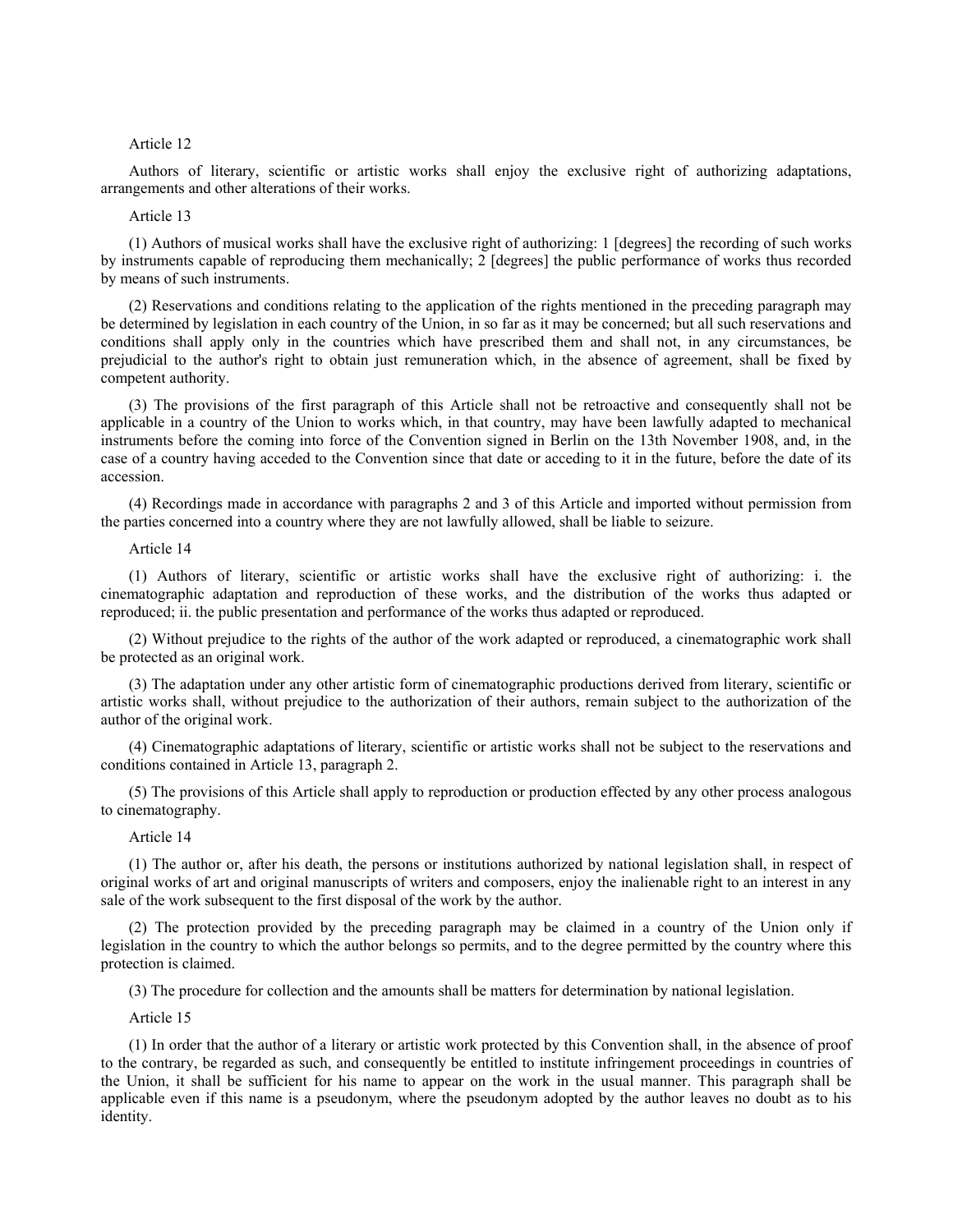(2) In the case of anonymous and pseudonymous works, other than those referred to in the preceding paragraph, the publisher whose name appears on the work shall, in the absence of proof to the contrary, be regarded as representing the author, and in this capacity he shall be entitled to protect and enforce the author's rights. The provisions of this paragraph shall cease to apply if the author reveals his identity and establishes his claim to authorship of the work.

# Article 16

(1) Works infringing copyright may be seized by the competent authorities of any country of the Union where the original work enjoys legal protection.

(2) In such a country the seizure may also apply to reproductions imported from a country where the work is not protected, or has ceased to be protected.

(3) The seizure shall take place in accordance with the legislation of each country.

### Article 17

The provisions of this Convention cannot in any way affect the right of the Government of each country of the Union to permit, to control, or to prohibit by legislation or regulation, the circulation, presentation, or exhibition of any work or production in regard to which the competent authority may find it necessary to exercise that right.

### Article 18

(1) This Convention shall apply to all works which at the moment of its coming into force have not yet fallen into the public domain in the country of origin through the expiry of the term of protection.

(2) If, however, through the expiry of the term of protection which was previously granted, a work has fallen into the public domain of the country where protection is claimed, that work shall not be protected anew.

(3) The application of this principle shall be in accordance with the provisions contained in special Conventions to that effect existing or to be concluded between countries of the Union. In the absence of such provisions, the respective countries shall determine, each in so far as it is concerned, the manner in which the said principle is to be applied.

(4) The above provisions shall apply equally in the case of new accessions to the Union, and in the event of protection being extended by the application of Article 7 or by abandonment of reservations.

# Article 19

The provisions of this Convention shall not preclude the making of a claim to the benefit of any wider provisions which may be afforded by legislation in a country of the Union.

### Article 20

The Governments of the countries of the Union reserve to themselves the right to enter into special arrangements between each other, insofar as such arrangements shall confer upon authors more extended rights than those granted by the Convention, or embody other provisions not contrary to this Convention. The provisions of existing arrangements which satisfy these conditions shall remain applicable.

## Article 21

(1) The International Office established under the name of the ''Office of the International Union for the Protection of Literary and Artistic Works'' shall be maintained.

(2) That Office shall be placed under the high authority of the Government of the Swiss Confederation, which shall regulate its organization and supervise its working.

(3) The official language of the Office shall be the French language.

## Article 22

(1) The International Office shall collect information of every kind relating to the protection of the rights of authors over their literary and artistic works. It shall co-ordinate and publish such information. It shall undertake the study of questions of general interest to the Union and, by the aid of documents placed at its disposal by the different Administrations, it shall edit a periodical publication in the French language on the questions which concern the purpose of the Union. The Government of the countries of the Union reserve to themselves the power to authorize by agreement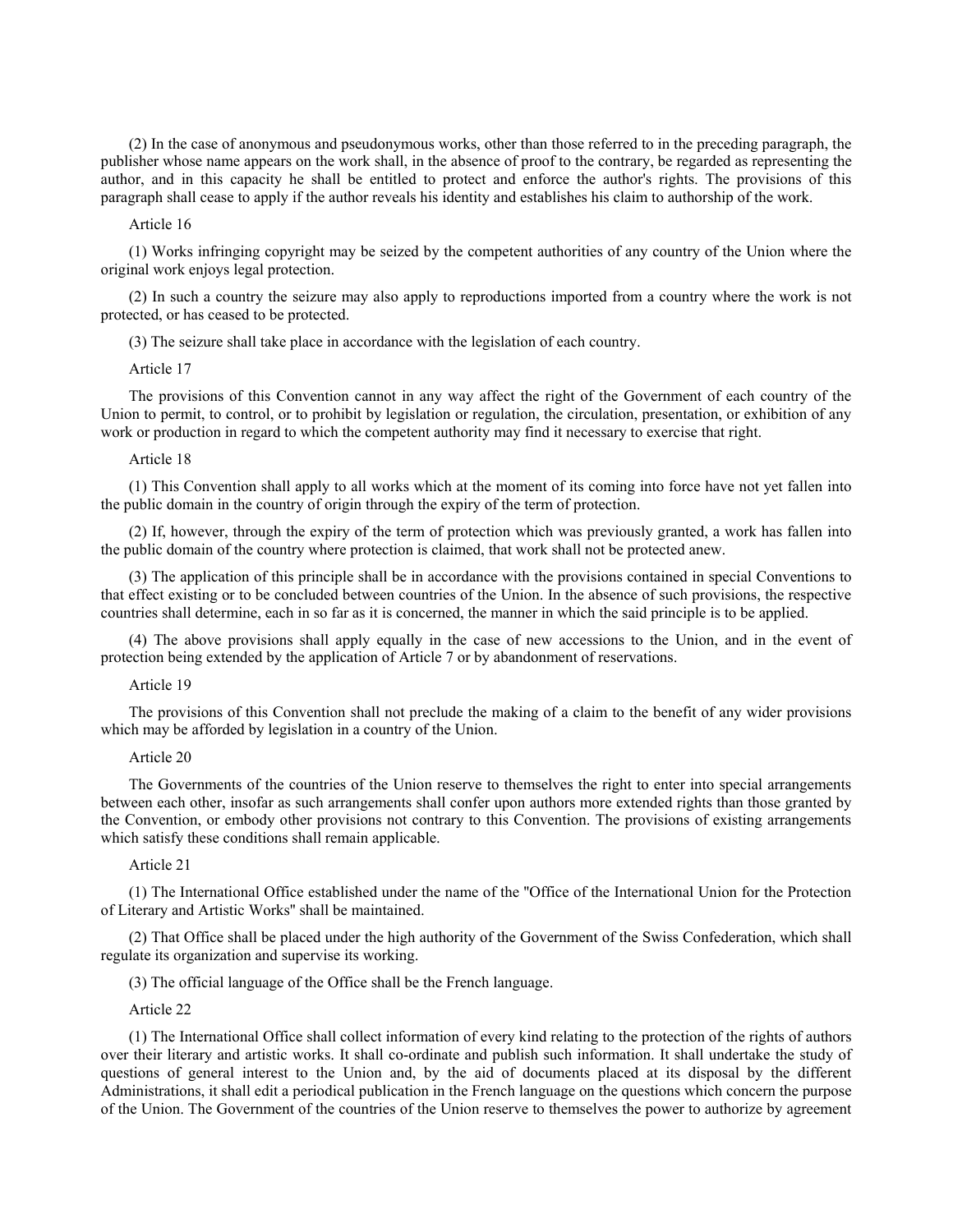the publication by the Office of an edition in one or more other languages, if by experience, this should be shown to be necessary.

(2) The International Office shall always place itself at the disposal of members of the Union in order to provide them with any special information which they may require relating to the protection of literary and artistic works.

(3) The Director of the International Office shall make an annual report on his administration, which shall be communicated to all the members of the Union.

## Article 23

(1) The expenses of the Office of the International Union shall be shared by the countries of the Union. Until a fresh arrangement is made, they shall not exceed the amount of 120,000 gold francs a year.n1 This amount may be increased, if necessary, by unanimous decision of the countries of the Union or of one of the Conferences provided for in Article 24.

(2) The share of the total expense to be paid by each country shall be determined by the division of the countries of the Union and those subsequently acceding to the Union into six classes, each of which shall contribute in the proportion of a certain number of units, viz.:

| 1st class |  |
|-----------|--|
| $2nd$ "   |  |
| $3rd$ "   |  |
| 4th "     |  |
| .5th "    |  |
| 6th "     |  |

(3) These coefficients are multiplied by the number of countries of each class, and the total product thus obtained gives the number of units by which the total expense is to be divided. The quotient gives the amount of the unit of expense.

(4) Each country shall declare, at the time of its accession, in which of the said classes it desires to be placed, but it may subsequently declare that it wishes to be placed in another class.

(5) The Swiss Administration shall prepare the budget of the Office, supervise its expenditure, make the necessary advances, and draw up the annual account which shall be communicated to all the other Administrations.

### Article 24

(1) This Convention may be submitted to revision for the purpose of introducing improvements intended to perfect the system of the Union.

(2) Questions of this kind, as well as those which in other respects concern the development of the Union, shall be considered in Conferences to be held successively in the countries of the Union by delegates of the said countries. The Administration of the country where a Conference is to meet shall, with the assistance of the International Office, prepare the programme of the Conference. The Director of the Office shall attend the sessions of the Conferences, and shall take part in the discussions without the right to vote.

(3) No alteration in this Convention shall be binding on the Union except by the unanimous consent of the countries composing it.

## Article 25

(1) countries outside the Union which make provision for the legal protection of the rights forming the object of the present Convention may accede thereto upon request.

(2) Such accession shall be notified in writing to the Government of the Swiss Confederation, who shall communicate it to all the other countries of the Union.

(3) Such accession shall imply full acceptance of all the clauses and admission to all the advantages provided by this Convention, and shall take effect one month after the date of the notification made by the Government of the Swiss Confederation to the other countries of the Union, unless some later date has been indicated by the acceding country. It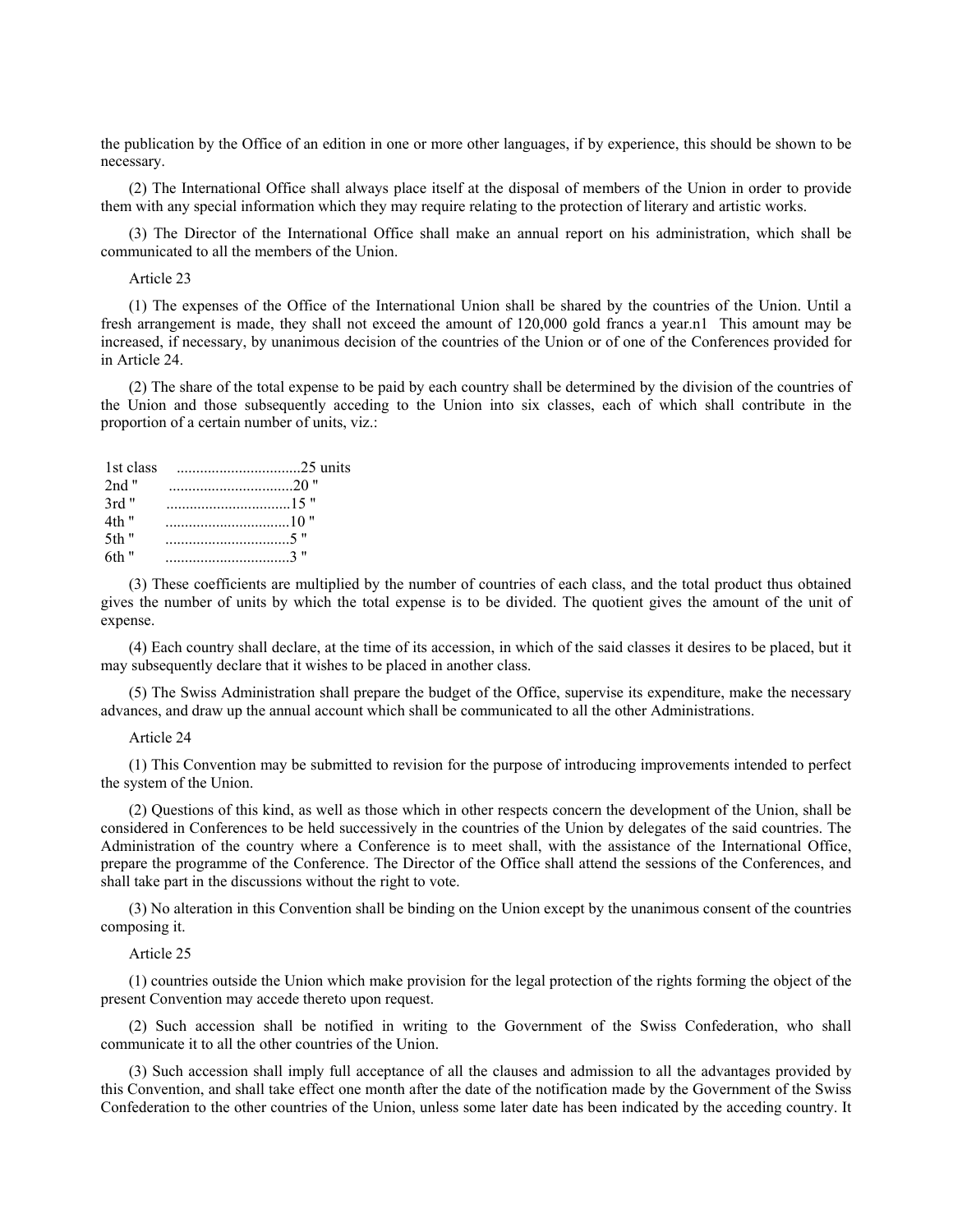may, nevertheless, contain an indication that the adhering country wishes to substitute, provisionally at least, for Article 8, which relates to translations, the provisions of Article 5 of the Convention of 1886 revised at Paris in 1896, on the understanding that those provisions shall apply only to translations into the language or languages of that country.

# Article 26

(1) Any country of the Union may at any time in writing notify the Swiss Government that this Convention shall apply to its overseas territories, colonies, protectorates, territories under its trusteeship, or to any other territory for the international relations of which it is responsible, and the Convention shall thereupon apply to all the territories named in such notification, as from a date determined in accordance with Article 25, paragraph 3. In the absence of such notification, the Convention shall not apply to such territories.

(2) Any country of the Union may at any time in writing notify the Government of the Swiss Confederation that this Convention shall cease to apply to all or any of the territories which have been made the subject of a notification under the preceding paragraph, and the Convention shall cease to apply in the territories named in this notification twelve months after its receipt by the Government of the Swiss Confederation.

(3) All notifications given to the Government of the Swiss Confederation in accordance with the provisions of paragraphs 1 and 2 of this Article shall be communicated by that Government to all the countries of the Union.

#### Article 27

(1) This Convention shall replace, in relations between the countries of the Union, the Convention of Berne of the 9th September 1886, and the subsequent revisions thereof. The instruments previously in force shall continue to be applicable in relations with countries which do not ratify this Convention.

(2) The countries on whose behalf this Convention is signed may retain the benefit of the reservations which they have previously formulated, on condition that they make declaration to that effect at the time of the deposit of their ratifications.

(3) countries which are at present members of the Union, but on whose behalf this Convention is not signed, may accede to it at any time in the form provided for in Article 25. In that event they may enjoy the benefit of the provisions of the preceding paragraph.

# Article 27

A dispute between two or more countries of the Union, concerning the interpretation or application of this Convention, not settled by negotiation, shall be brought before the International Court of Justice for determination by it, unless the countries concerned agree on some other method of settlement.

The country requesting that the dispute should be brought before the Court shall inform the International Office; the Office shall bring the matter to the attention of the other countries of the Union.

### Article 28

(1) This Convention shall be ratified, and the ratifications deposited at Brussels, not later than the 1st July 1951. The ratifications with the dates thereof and all declarations which may accompany them, shall be communicated by the Belgian Government to the government of the Swiss Confederation, which shall notify the other countries of the Union of all ratifications deposited.

(2) This Convention shall come into force, between the countries which have ratified it, one month after that date. Nevertheless, if before that date, it has been ratified by at least six countries of the Union, it shall come into force between those countries one month after the notification to them by the Government of the Swiss Confederation of the deposit of the sixth ratification and, in the case of countries which ratify thereafter, one month after the notification of each of such ratifications.

(3) Until the 1st July 1951, countries outside the Union may join it by acceding either to the Convention signed at Rome on the 2nd June 1928, or to this Convention. On or after the 1st July 1951, they may accede only to this Convention. The countries of the Union which shall not have acceded to this Convention by the 1st July 1951, may accede thereto in accordance with the procedure provided by Article 25. In this event they shall be entitled to the benefit of the provisions of Article 27, paragraph 2.

Article 29